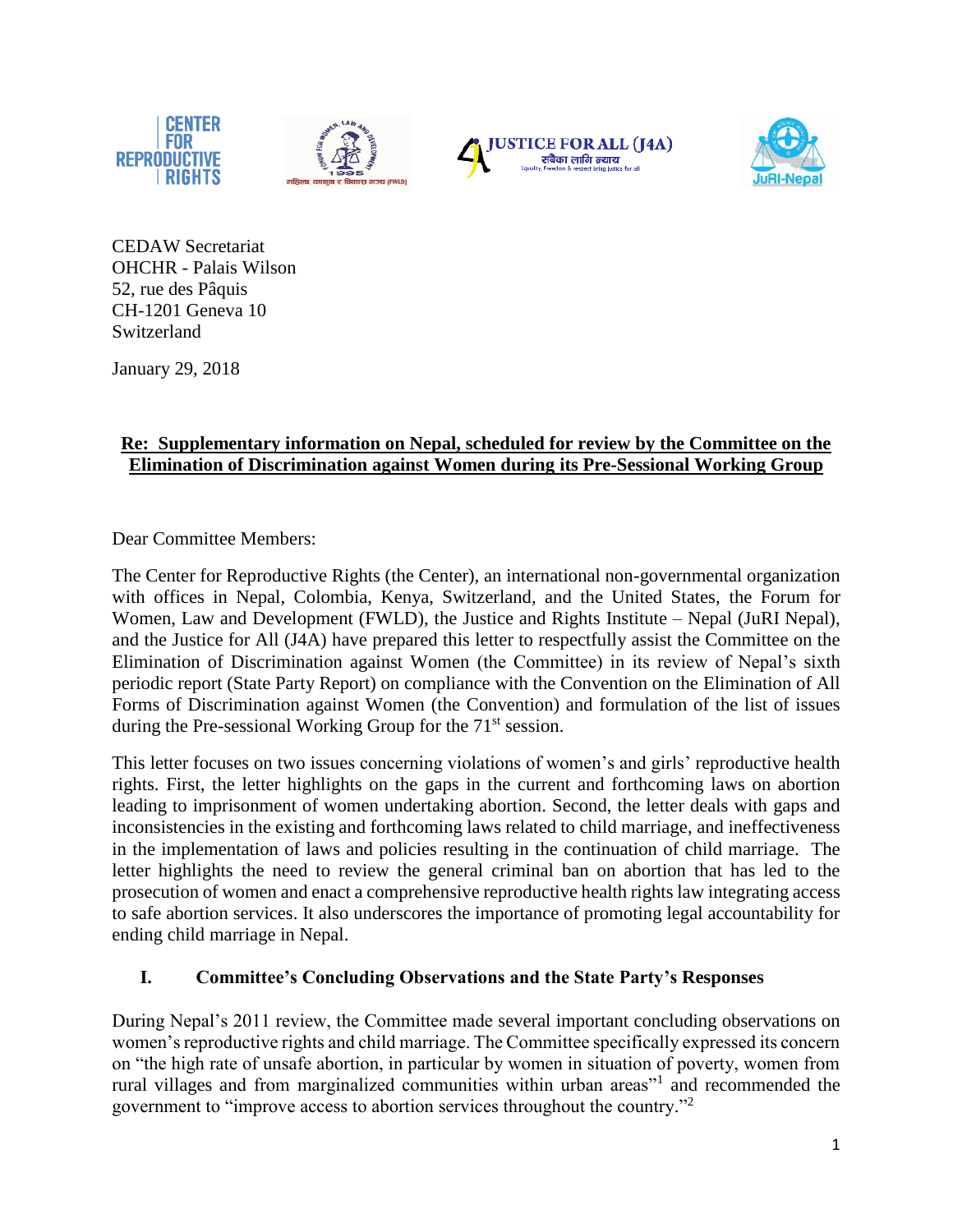Responding to the concluding observations, the State Party Report highlights that the maternal and reproductive health of women has been improved by implementing various guidelines including on safe abortion.<sup>3</sup> It states that the government has launched awareness raising campaign on safe abortion practices particularly targeting the adolescents and youth,<sup>4</sup> and that women are receiving Comprehensive Abortion Care (CAC) and Post Abortion Care (PAC) services from listed sites.<sup>5</sup>

On child marriage, the Committee repeatedly raised concerns "at the persistence of harmful traditional practices... such as child marriage<sup> $n<sub>6</sub>$ </sup> despite legal provisions banning it<sup>7</sup> and recommended to "enforce legal minimum age of marriage" and "undertake awareness-raising measures throughout the country on the negative effects of early marriage on women's enjoyment of their human rights, especially their rights to health and education." 8 It also specifically recommended to "adopt concrete measures, including effective enforcement of provisions banning early marriage, to prevent drop out of girls from school."<sup>9</sup> Previously, in 2004, the Committee had urged the government to "enforce its marriage law, particularly as they relate to the prohibition of child marriage."<sup>10</sup>

In response, the State Party Report highlights the constitutional prohibition of child marriage, setting of 20 years as minimum legal age of marriage and the endorsing the National Strategy to End Child Marriage, 2016 that aims to end child marriage in Nepal by  $2030$ .<sup>11</sup> It highlights various initiatives undertaken by the government, including nationwide launch of collaborative awareness campaigns against child marriage with civil society organizations and national and sub-national level state agencies such as National Women Commission and Women and Children Offices,<sup>12</sup> formation of more than 1000 local level committees to support girls and families vulnerable to child marriage along with referral mechanism,<sup>13</sup> creating  $\overline{75}$  new positions of child protection officials,<sup>14</sup> and hosting the First National Girl Summit to galvanize wider support to end child marriage.<sup>15</sup> The Report also claims the gradual decrease in child marriage in Nepal "due to legal, policy and programmatic interventions" against harmful traditional practices against girl child, including child marriage.<sup>16</sup> It also reports that the government is in the process of drafting a consolidated legislation against all forms of harmful traditional practices, and the new draft Bill on children prohibits all forms of harmful practices affecting children.<sup>17</sup>

## **II. Relevant Constitutional and Legal Developments in Nepal**

The Constitution of Nepal 2015 (the Constitution) guarantees every woman the right to safe motherhood and reproductive health as fundamental rights.<sup>18</sup> The Constitution for the first time explicitly prohibits child marriage<sup>19</sup> and upholds children's right to compensation in cases where their rights are violated.<sup>20</sup> Furthermore, the Constitution also clearly requires the State to adopt legal provisions to implement the fundamental rights within three years of its commencement (i.e. by September 20, 2018).<sup>21</sup>

In 2017, the Government of Nepal (the government) after years of review, replaced the *Muluki Ain* (the Country Code of Nepal - that encompasses provisions related to both Penal and Civil matters) with separate civil and criminal codes—the *Muluki* Penal (Code) Act, 2017 (the Penal Code Act) and the *Muluki* Civil (Code) Act, 2017 (the Civil Code Act)<sup>22</sup> – which will be effective only from August 17, 2018.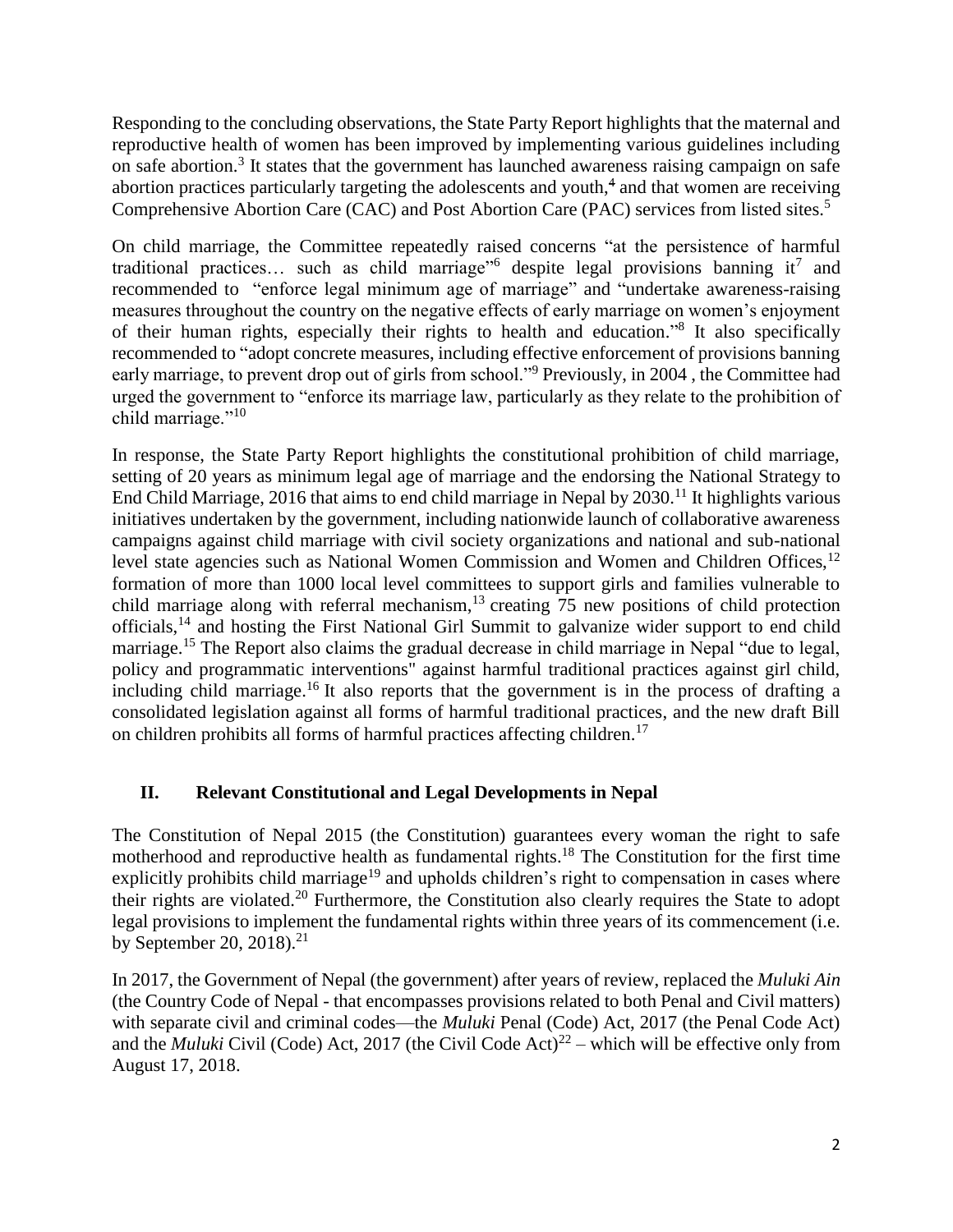#### **III. Issue Summary**

### **A. Women imprisoned for undertaking abortion**

In 2002, the eleventh amendment to the Country Code introduced legal exceptions to the general ban on abortion.<sup>23</sup> Prior to introducing legal exceptions, unsafe abortion accounted for 50% of maternal deaths in major hospitals.<sup>24</sup> Approximately 20 percent of total women prisoners of Nepal were imprisoned for undertaking illegal abortions.<sup>25</sup> While access to safe abortion services has contributed significantly to reducing maternal mortality ratio in Nepal,  $^{26}$  women continue to be prosecuted and imprisoned given the general ban on abortion.

The Supreme Court of Nepal in *Lakshmi v. Government of Nepal* in 2009 issued a ground-breaking decision recognizing abortion as a woman's fundamental right. <sup>27</sup> It issued an order to the government to remove disparities to ensure the uniformity in service fee, and to enact separate and comprehensive law on abortion from right based approach. In line with the Supreme Court's decision, in 2014 the government initiated a process of drafting a separate Bill on Safe Abortion Services. In 2015, the government announced free abortion services in government health facilities, and in 2016 the Procedural Guidelines on Safe Abortion Services Program were revised to incorporate the provisions related to the implementation of free abortion services. The government allocated, total budget of \$ 27,000 in last fiscal year (2016/17) and \$ 800,000 in current fiscal year (2017/18) for providing these services, however, its implementation remains to be monitored.

In light of the constitutional development that guarantees reproductive health as fundamental rights, in 2016, the government initiated a process of drafting a comprehensive umbrella legislation on Reproductive Health (RH Bill) that focuses on five major RH components—namely family planning, safe abortion, safe motherhood, treatment of reproductive morbidity, and access of adolescents and persons with disability as a cross-cutting issue in all the components. The RH Bill received "in principle consent" from the Cabinet in 2017, but the process has been stalled for several reasons including the 2017 elections in Nepal. Regardless of these developments, the recently enacted Penal Code Act criminalizes abortion as a general rule,<sup>28</sup> and only includes provisions on legal exceptions to abortion.<sup>29</sup> It fails to not only take on board the Supreme Court decision in the case of *Lakshmi,* but also undermines the development related to comprehensive RH Bill which integrates provisions related to abortion from a right based approach.

As noted earlier, as a general rule, abortion is still a criminal offence in Nepal and the provisions related to abortion are in the Chapter on Homicide of the Country Code. According to 2016 National Health Demographic Survey (NDHS 2016), 59% of girls and women between the ages of 15-49 are still unaware about the legal exceptions under which abortion is permitted;<sup>30</sup> especially those belong to rural areas, are without education, and poor.<sup>31</sup> Women continue to face significant barriers in accessing safe abortion services, which includes "lack of awareness of the availability and location of services, lack of transport to approved facilities, and gender norms that hinder women's decision-making ability."<sup>32</sup>

Due to criminalization<sup>33</sup> and stigma surrounding abortion, women often resort to abortion beyond legal exceptions generally from untrained providers in illegal settings.<sup>34</sup> According to an ongoing fact-finding study conducted by FWLD and the Center in 15 districts of Nepal,  $35\frac{1}{3}$  54 abortion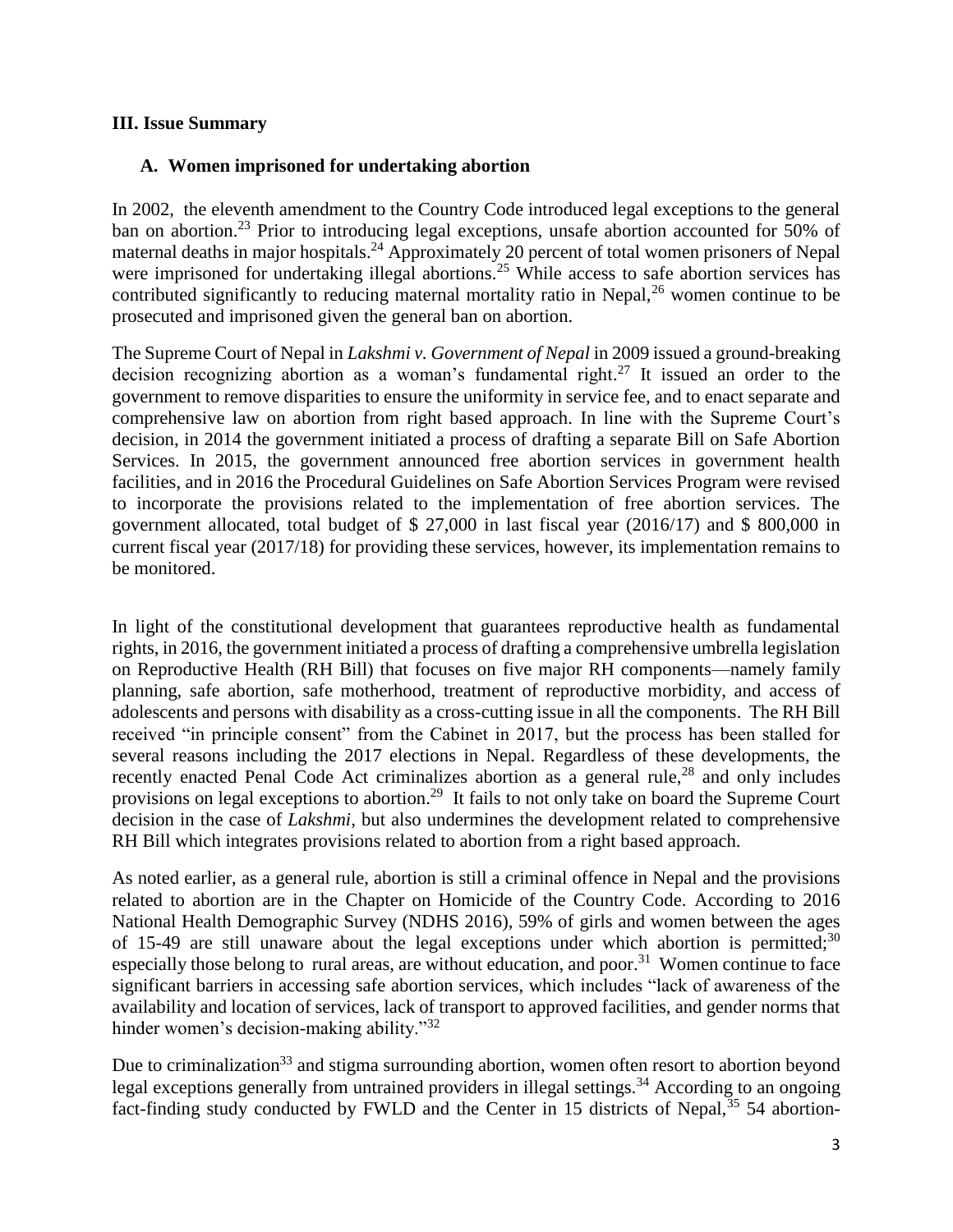related cases were registered between 2011 to 2016 in the district and high courts, out of which 13 cases were against women for terminating their pregnancies.<sup>36</sup> Among these 13 cases, 5 women were convicted, of which four imprisoned. It must be noted that, in cases where women were convicted, they were not only unaware of legal exceptions to the general ban on abortion but also lack information about the place where CAC services were available forcing them to seek illegal abortion from untrained providers, thus exposing them to the risks of life, health and prosecution. In one case, the Court has even convicted a 15-year-old victim of rape, who terminated pregnancy at around 20 weeks by consuming medical pills brought by her father from a local drug seller.<sup>37</sup> The girl's father and the drug seller were released on ground of lack of evidence. While many facts of the case remain unclear, there is no investigation on the issue of rape. The case demonstrates the suffering caused due to criminalization of abortion and thus the need for doing away with the general ban on abortion.

#### **B. Gaps, inconsistencies, and poor implementation of laws addressing child marriage**

Child marriage triggers a continuum of reproductive and sexual harms and violations for girls,<sup>38</sup> including exposure to forced and unprotected sex. Lack of access to reproductive health information and services further deteriorates the married young girls' lives leading to unplanned and frequent pregnancies. According to NDHS 2016, among married girls between age 15-19, only 14.5 percent used contraceptive methods.<sup>39</sup> The unmet need for family planning in this group is approximately 35 percent which is considerably higher than the overall unmet need for women between age 15 - 49 (approximately 24 percent).<sup>40</sup> It also notes that approximately 40 percent of married girls aged 15-19 have already given birth to at least one child.<sup>41</sup> Women and girls married young are also denied of educational and employment opportunities,<sup>42</sup> and suffer domestic violence<sup>43</sup> mostly from their spouses. $44$ 

Child marriage i.e. marriage below the age of 20 years is a criminal offence in Nepal, $45$  and is penalized with fines and imprisonment for those involved in arranging such marriages.<sup>46</sup> The government adopted the National Strategy to End Child Marriage in  $2016^{47}$  and is currently finalizing the costed implementation plan. Despite these ongoing legal developments and initiatives r, UNICEF's the State of the World's Children 2017 listed Nepal as one of 20 countries worldwide with the highest prevalence of child marriage and as having the third highest incidence of child marriage in South Asia.<sup>48</sup> According to the 2011 national census, approximately 75% of married women surveyed were married before age 20 and over 100,000 girls were married before the age of  $10<sup>49</sup>$  According to NDHS 2016, among women age 25-49, 71% women were married by age 20 and 52% of women were married by age 18.<sup>50</sup> These statistics clearly emphasizes on the need of stricter enforcement of legal age of marriage.

Child marriage is an offence against the State.<sup>51</sup> However, according to Women and Children Service Directorate of Nepal Police, in the last 18 years (i.e. 1996-2014) only 93 cases of child marriage have been reported to the police.<sup>52</sup> The State Party Report noted that in 2014/15, the District Attorney's Office prosecuted 45 cases, and the Appellate Government Attorney's Offices and the Attorney General's Office prosecuted 25 and one cases respectively.<sup>53</sup> While these figures show gradual increase in prosecution of cases related to child marriage, these are still too low given the persistent prevalence of child marriage in Nepal.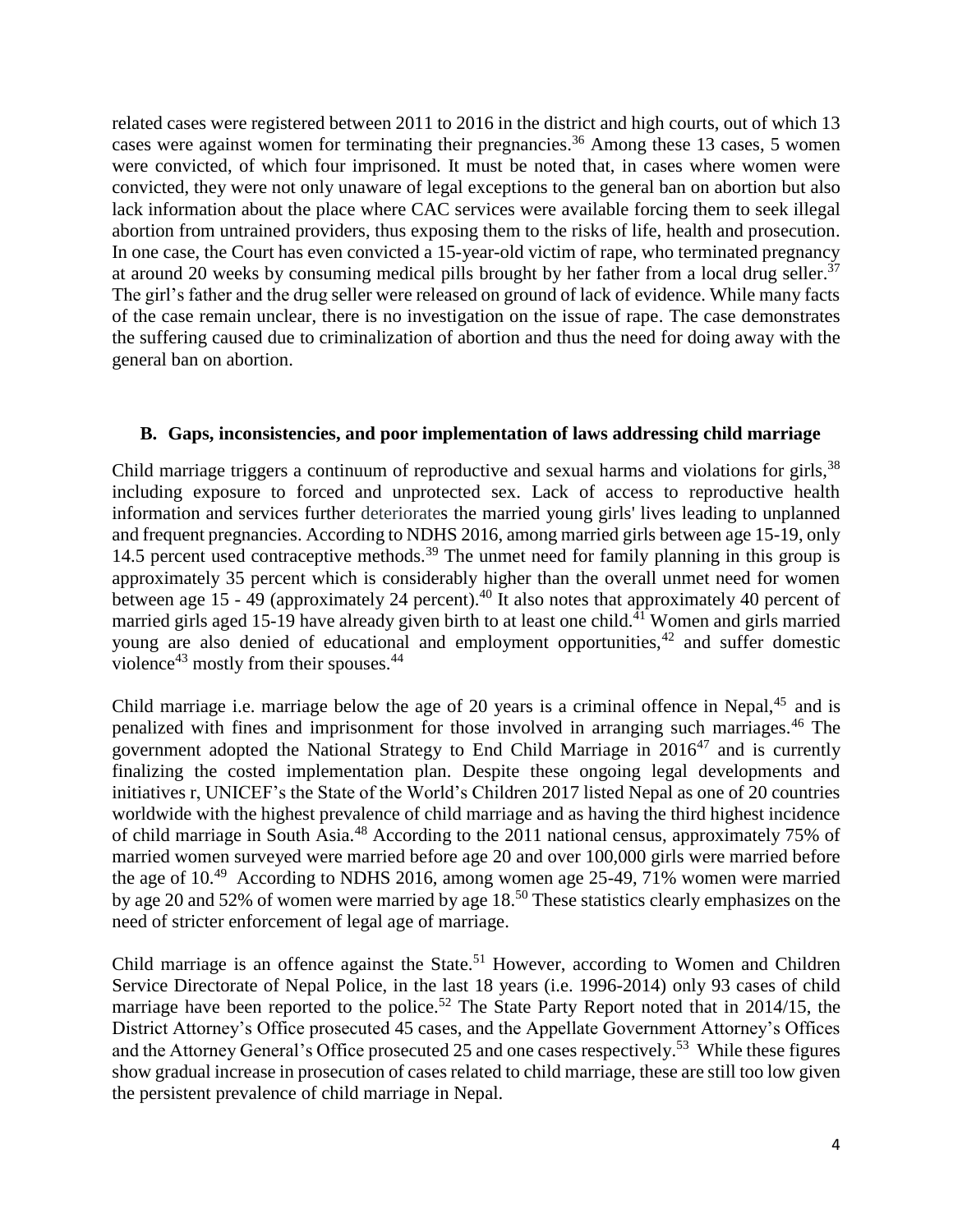Reiterating the lack of adequate steps to implement laws related to child marriage, the Supreme Court of Nepal has issued numerous directive orders to the government to address child marriage through the effective implementation of laws.<sup>54</sup> The lack of effective implementation of laws can be attributed to both substantive gaps and poor implementation of law. Gaps in the current laws prohibiting child marriage include the condition to declare the marriage void i.e. the couple does not have any children from the marriage at age of  $20<sup>55</sup>$ , three months statute of limitation,<sup>56</sup> and inadequate punishment and fines.<sup>57</sup> Furthermore, the existing legal provisions are silent on support mechanisms and social protection systems such as legal aid, sexual and reproductive health services, psycho-social counselling, life skills programs, educational and employment opportunities, and shelters for girls and women who opt to leave such marriages.<sup>58</sup>

Moreover, the lack of harmonization between the laws prohibiting child marriage and other laws that disempower girls and women further act as barriers in accessing legal remedies for women and girls married young.<sup>59</sup> In addition, some of the major procedural challenges include limited knowledge among law enforcement agencies about their roles, lack of legal accountability for not taking required actions, difficulties faced by women and girls in proving their actual age and age at marriage due to the weak birth registration system, poor or incorrect information about the law and low level of marriage registration.<sup>60</sup>

The recently enacted Penal Code Act and Civil Code Act have taken inconsistent approaches to addressing child marriage. While the Penal Code Act criminalizes marriage below 20 years<sup>61</sup> and declares it *void ab initio* i.e. the marriage does not have any legal effect;<sup>62</sup> according to the Civil Code Act such marriages shall be legally valid, though voidable.<sup>63</sup> Though the Penal Code Act increases the maximum fine for child marriage,  $64$  the punishment remains minimal. Additionally, the Penal Code Act also punishes minor for marrying below the minimum legal age<sup>65</sup> thus leading to double victimization. This clearly reflects the lack of recognition of the continuum of harms resulting from child marriage leading to violation of fundamental and human rights.<sup>66</sup>

Similarly, though the Civil Code Act recognizes 20 years as legal age of marriage,  $67$  it has some problematic provisions. It recognizes marriages solemnized in accordance with custom and traditions, <sup>68</sup> and except in cases of rape or incest, if a woman has given birth to child resulting from sexual contact, the man and woman are considered to be married.<sup>69</sup> These provisions may be interpreted to justify child marriage.

Therefore, effective enforcement of laws and policies and addressing gaps and inconsistencies in laws is crucial in ensuring legal accountability and providing robust support mechanism for girls married young.

## **IV. Suggested Questions for the Government of Nepal**

In light of the above, the Center, FWLD, JuRI Nepal and J4A respectfully request the Committee to raise the above-mentioned issues for review with the government and to ask the following questions:

1. What measures are being taken by the government to ensure that women are not prosecuted and imprisoned under any circumstances for undertaking abortion?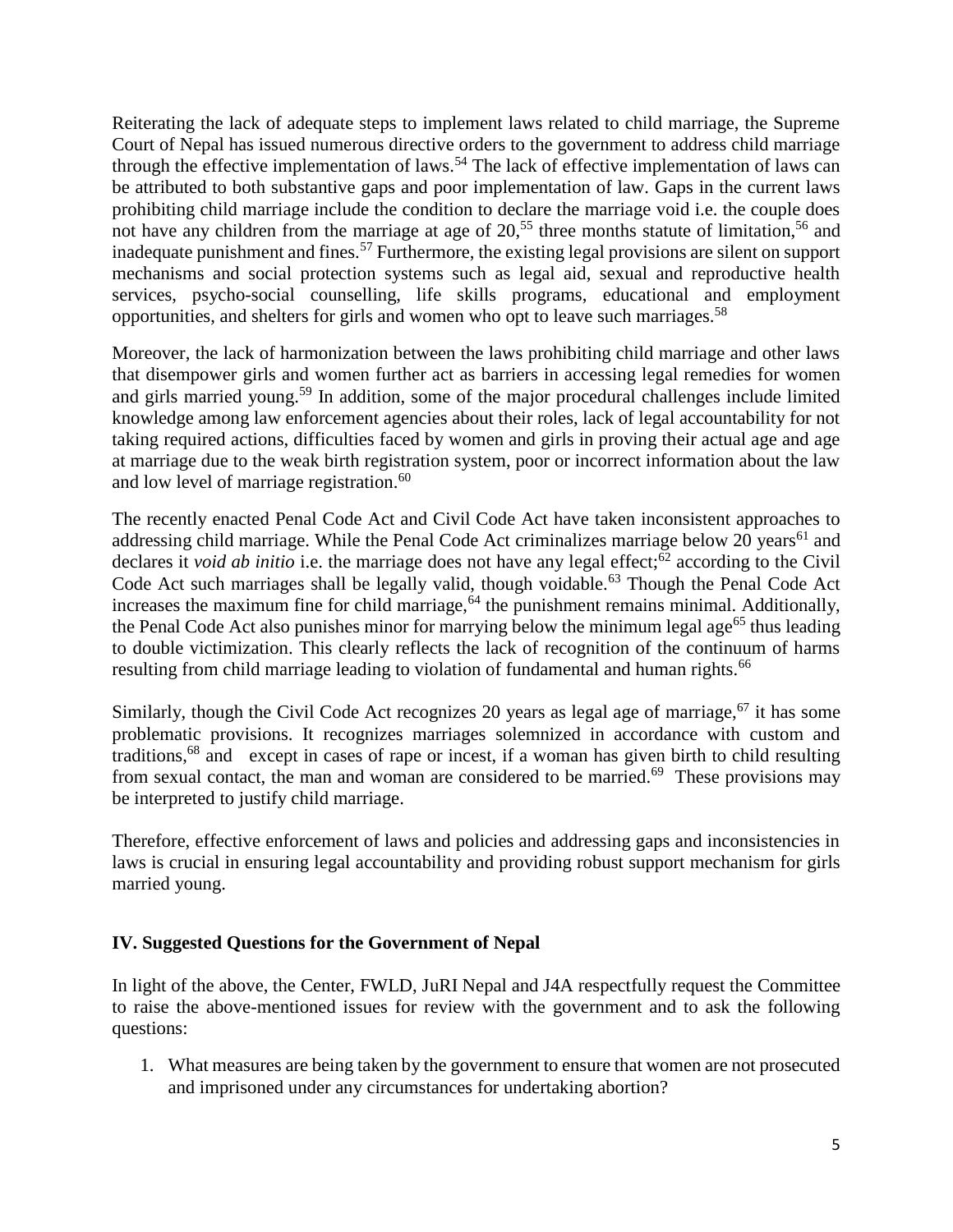- 2. What has been done to remove provision related to abortion from criminal law, and to enact comprehensive legislation on reproductive health with provisions related to women's access to safe abortion from right based approach?
- 3. What specific steps are being taken by the government to address the gaps and weaknesses in laws and policies on child marriage, including by reviewing and amending contradictory provisions in the Penal Code Act and the Civil Code Act, to ensure that child marriages are void *ab initio*?
- 4. What specific steps are being taken by the government to effectively enforce legal provisions prohibiting child marriage as well as to ensure access to effective legal remedies and support mechanisms for girls married young?

The Center, FWLD, JuRI Nepal, and J4A hope that the information provided in this letter will be useful to the Committee in drafting the list of issues to be raised with the government during its sixth periodic review. Please do not hesitate to contact us should you have any questions.

Sincerely,

Sonelik

Sonali Regmi Regional Director, Asia Center for Reproductive Rights

Latefu.

Sabin Shrestha Executive Director Forum for Women, Law and Development (FWLD)

 $2$  and

Sarmila Shrestha Chairperson Justice and Rights Institute – Nepal (JuRI Nepal)

Ratna Kaji Bajracharya Chairperson Justice for All (J4A)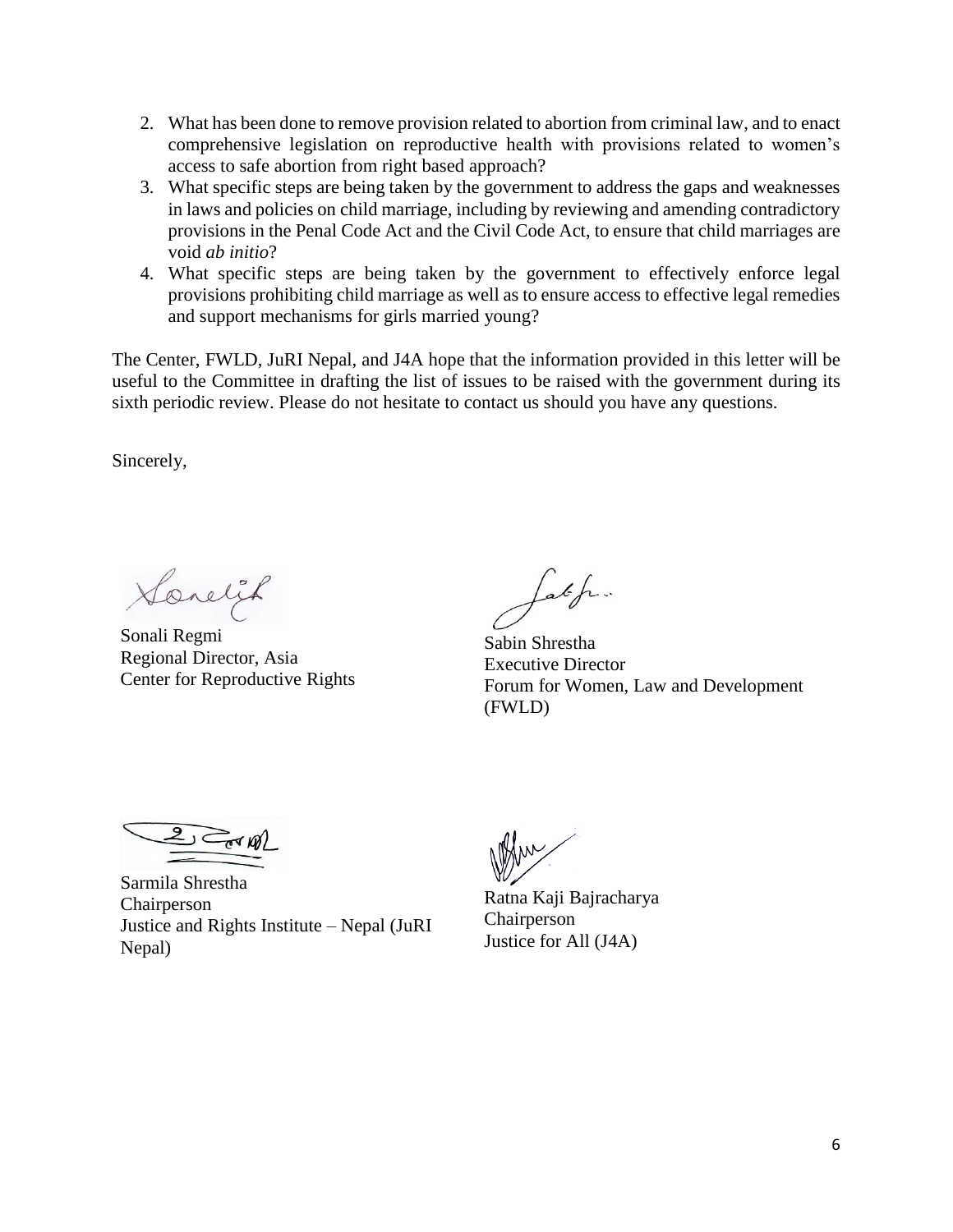4 *Id.,* at para 88.

 $\overline{a}$ 

5 *Id.,* at para 200.

<sup>6</sup> CEDAW Committee, *Concluding Observations: Nepal*, para 17, U.N. Doc CEDAW/C/NPL/CO/4-5 (2011).

7 *Id.,* at para 43.

8 *Id.,* at para 44 (a).

9 *Id.,* at para 28(b).

<sup>10</sup> CEDAW Committee, *Concluding Observations: Nepal*, para 209, U.N. Doc A/59/38 (2004).

<sup>11</sup> Nepal Report before CEDAW, *supra* note 3, para 25.

<sup>12</sup> *Id.,* at para 23, 27, 134.

<sup>13</sup> *Id.,* at para 24.

<sup>14</sup> *Id.,* at para 24.

<sup>15</sup> *Id.,* at para 25.

<sup>16</sup> *Id.,* at para 24.

<sup>17</sup> *Id.,* at para 26.

 $18$  THE CONSTITUTION OF NEPAL, 2072 (2015), art. 38(2) (Nepal).

<sup>19</sup> *Id.,* art. 39(5).

<sup>20</sup> *Id.,* art. 39(10).

<sup>21</sup> *Id.,* art. 47.

<sup>22</sup> The *Muluki* Penal (Code) Act, 2074 and *Muluki* Civil (Code) Act, 2074 were enacted on October 16, 2017. <sup>23</sup> The Muluki Ain [Country Code], part 4, ch. 10, no. 28(b), 28, 28(a), 29 (1963) (Nepal) [hereinafter Muluki Ain (Nepal)]. The legal exceptions to abortion are up to 12 weeks of pregnancy on demand; in case the pregnancy is a result of rape and incest up to 18 weeks of pregnancy; and at any gestational period if the pregnancy poses a danger to the woman's life or her physical or mental health or if there is a risk of fetal deformity. Abortion performed beyond the prescribed gestational period, forced abortion by third party i.e. abortion without the consent of pregnant women, and any outrageous act of a third party that causes abortion is a punishable offence.

<sup>24</sup> THAPA PJ, THAPA S, SHRESTHA N, A HOSPITAL-BASED STUDY OF ABORTION IN NEPAL, STUDIES IN FAMILY PLANNING (1992).

<sup>25</sup> CREHPA, WOMEN IN PRISON IN NEPAL FOR ABORTION (2000).

<sup>26</sup> The maternal mortality ratio is 239 deaths per 100,000 live births during the 7 preceding years. GOVERNMENT OF NEPAL, MINISTRY OF HEALTH AND POPULATION, POPULATION DIVISION, NEPAL DEMOGRAPHIC AND HEALTH SURVEY 2016 259 (2016) [hereinafter NDHS 2016].

<sup>27</sup> Lakshmi & Others v. Government of Nepal, Decision No. 8464, N.K.P. 2067, (Vol. 9) at 1551 (2009).

<sup>28</sup> The Muluki Penal (Code) Act, 2074, part 1.2, ch. 13, sec.188 (2017) (Nepal).

<sup>29</sup> *Id.,* sec. 189.

<sup>30</sup> NDHS 2016, *supra* note 26, at 161.

<sup>31</sup> *Id.*

<sup>32</sup> Guttmacher Institute, *Abortion Incidence and Unintended Pregnancy in Nepal,* 42 International Perspectives on Sexual and Reproductive Health 197-209 (2016).

<sup>33</sup> Muluki Ain, *supra* note 23, part 4, ch. 10, no. 28 (a).

<sup>34</sup> CREHPA ET AL., EFFECTS OF BEING DENIED LEGAL ABORTION IN NEPAL (2015).

<sup>35</sup> CENTER FOR REPRODUCTIVE RIGHTS, FORUM FOR WOMEN, LAW AND DEVELOPMENT, IMPLEMENTATION STATUS AND CHALLENGES OF ABORTION LAW IN NEPAL (*Unpublished report).* The Study is based on the abortion cases registered between fiscal year 2011/12 to 2015/16 from 15 districts of Nepal.

<sup>36</sup> Out of the 54 cases, 13 cases were against women terminating pregnancies, 7 were related to infanticide, 5 were related to forced abortion, and 29 were abortion caused as a result of third party actions, including by beating.

<sup>37</sup> *Government of Nepal v. Ta*, decision no. 128, decision date (17 December 2015) (Ilam District Court) (in the files with Forum for Women, Law and Development).

<sup>38</sup> CENTER FOR REPRODUCTIVE RIGHTS ET AL., ENDING IMPUNITY FOR CHILD MARRIAGE IN NEPAL 8 (2016).

<sup>39</sup> NDHS 2016, *supra* note 26, at 125.

<sup>40</sup> *Id.,* at 132.

<sup>1</sup> CEDAW Committee, *Concluding Observations: Nepal*, para. 31, U.N. Doc CEDAW/C/NPL/CO/4-5 (2011). 2 *Id.,* at 32.

<sup>&</sup>lt;sup>3</sup> Government of Nepal, Consideration of reports submitted by States parties under article 18 of the Convention on the Elimination of All Forms of Discrimination against Women: Sixth periodic reports of States parties due in 2015: Nepal, para. 87, U.N. Doc. CEDAW/C/NPL/6 (May. 15, 2017) [hereinafter Nepal Report before CEDAW].